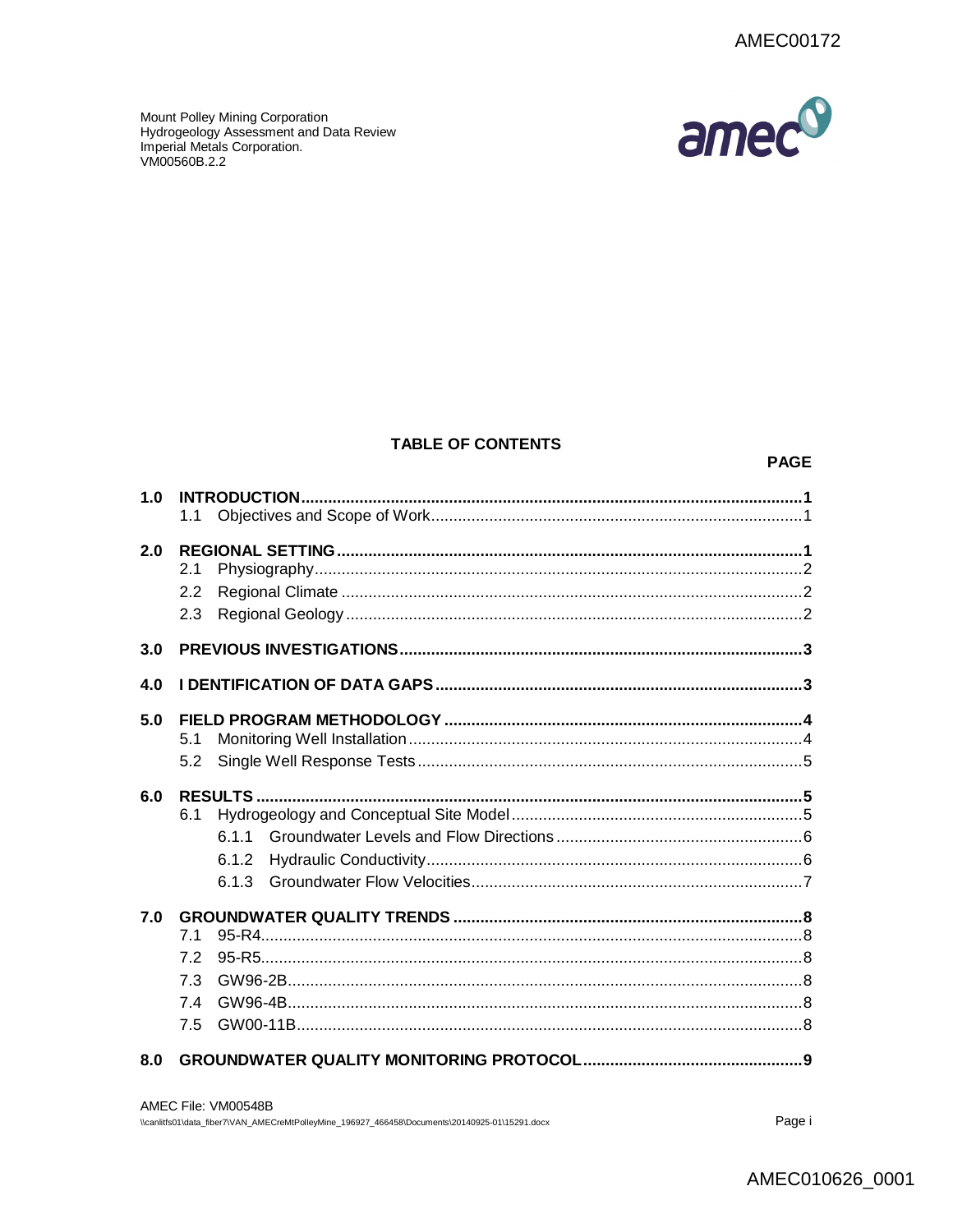Mount Polley Mining Corporation Hydrogeology Assessment and Data Review Imperial Metals Corporation. VM00560B.2.2

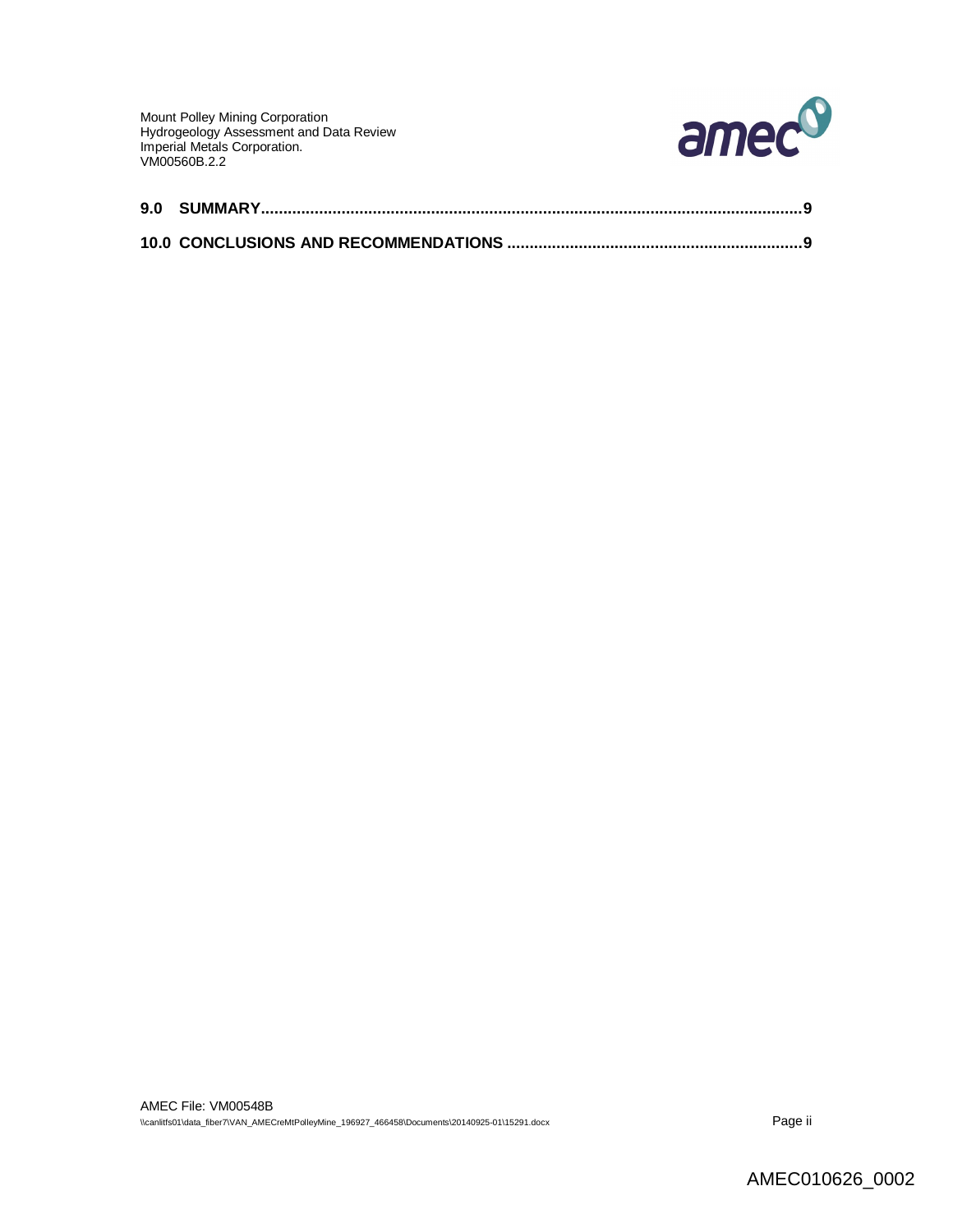Mount Polley Mining Corporation Hydrogeology Assessment and Data Review Imperial Metals Corporation. VM00560B.2.2



# **LIST OF TABLES**

Table 1:

# **LIST OF FIGURES**

**LIST OF APPENDICES**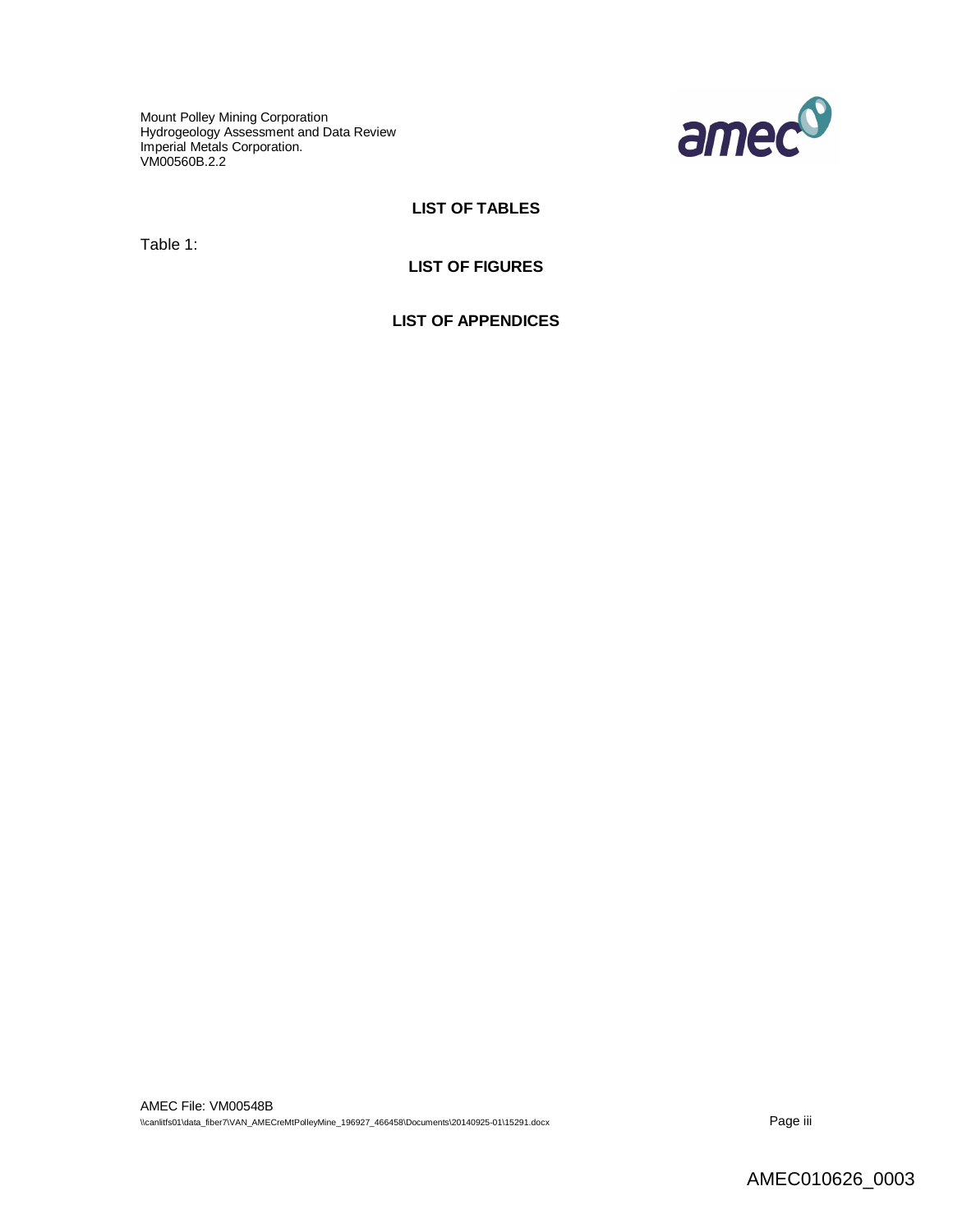

# **1.0 INTRODUCTION**

The Mount Polley Mining Corporation (MPMC) has retained AMEC Environment and Infrastructure, a division of AMEC Americas Ltd. (AMEC), to provide a hydrogeological assessment of the Mount Polley mine site. The mine site is located approximately 60 km northeast of Williams Lake B.C. and approximately 20 km southwest of Likely B.C. The purpose of this assessment is to address concerns expressed by the British Columbia Ministry of Environment (MOE) regarding changes in groundwater quality at the mine site and to characterize the hydrogeologic setting at the mine site.

### **1.1 Objectives and Scope of Work**

The main objectives of the hydrogeological assessment are to:

- Provide a data gap analysis and attempt to resolve gaps in the available data;
- Characterize the local hydrogeological conditions at the mine site and develop a site specific conceptual model;
- Identify surface and/or groundwater quality changes related to mining activity, specifically acid rock drainage (ARD);
- Determine infiltration rates into the Springer Pit and identify potential groundwater impacts related to the Springer Pit development; and
- Identify areas of potential environmental concern and potential contaminants of concern.

The following work has been performed:

- An in-depth data review and compilation of relevant groundwater information collected by MPMC and from the public domain;
- Ten (10) monitoring wells at five locations have been installed to resolve identified data gaps;
- Development of a conceptual site model and the identification of wells exhibiting significant changes in either baseline static water levels and/or water quality;
- Hydrogeological mapping to define discharge and recharge areas; and
- Decommissioning of one (1) monitoring well.

The main text of this report provides a discussion of the regional setting, a summary of the field program, characterization of the hydrogeological setting, potential impacts and conclusions and recommendations. Supporting information is available in the accompanying figures, tables, and appendices.

#### **2.0 REGIONAL SETTING**

The mine site is positioned on a ridge that separates Polley Lake and Bootjack Lake. The regional study area includes the Mount Polley mine site and the adjacent Bootjack Lake/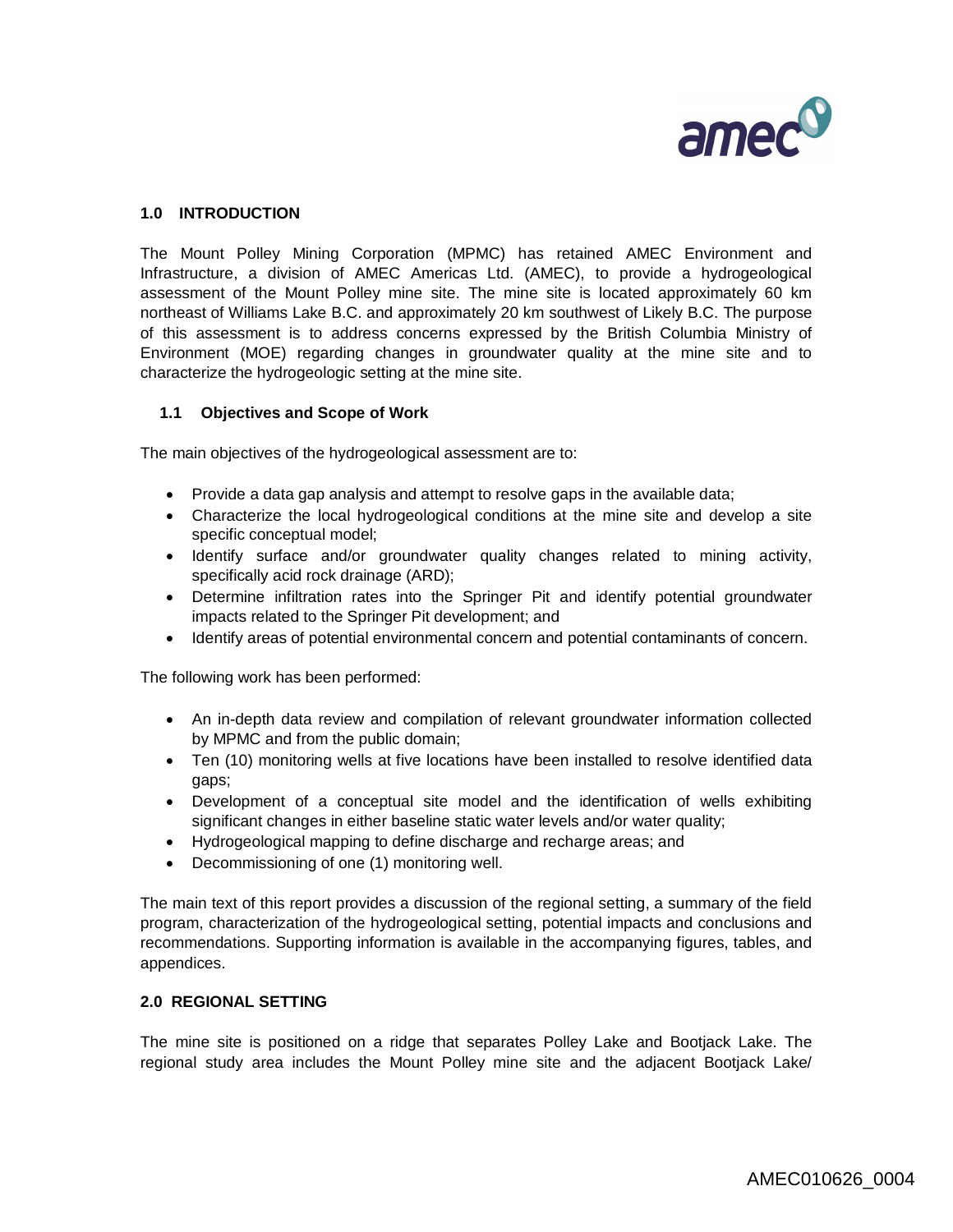

Morehead Creek drainage basin and the Polley Lake/ Hazeltine Creek drainage basin located southwest and northeast of the mine site respectively (Figure 1).

## **2.1 Physiography**

The regional topographic relief and drainage networks are shown in Figure 2. The study area covers approximately 100  $km^2$ . The Mount Polley mine site is located within the geographic region known as the Fraser Plateau. This region is west of and adjacent to the Quesnel Highlands and the Cariboo Mountain Range. The topography of this area is bedrock controlled and the elevation ranges from approximately 915 masl to 1470 masl. The topographic highs in the area are Mount Polley which peaks at approximately 1470 meters above sea level (masl) and is located at the center of the mine site, Bootjack and Jacobie mountains are located east of Mount Polley with elevations of 1270 masl and 1310 masl, respectively. These topographic highs have volcanic origins. The terrain within the study area slopes towards the east with a total relief of approximately 680 meters, with the surface of Quesnel Lake at approximately 790 masl.

This area was glaciated during the last glaciation and the overburden in the area is mostly glacial and glacio-lacustrine sediments. The composition of the till is silty clay/clayey silt with varying amounts of gravel and boulders. The overburden thickness in the area ranges from less than 1 meter to greater than 25 meters and bedrock is typically not exposed within most of the site. Bedrock exposure is limited to steep slopes and cuts. The majority of the area is tree covered and supports an active logging industry.

#### **2.2 Regional Climate**

The climate in the area can be described as a humid, continental climate with warm summers, with spring being the driest season and the summer being the wettest season.

The climate data is from Environment Canada's Canadian Climate Normals (1971-2000) database. Climate data for Likely B.C. is available from 1974 to 1993 and the findings are summarized below:

- Precipitation rates range from a maximum monthly average of 81.8 mm in June to a minimum monthly average of 35.5 mm in March;
- The average yearly precipitation is 692.4 mm, with 215.2 mm occurring as snow;
- Temperatures range from a maximum daily average of 15.4 degrees Celsius in July to minimum daily average of -7.0 degrees Celsius in January.
- The average yearly daily temperature is 4.6 degrees Celsius.

The Likely B.C. meteorological station is located approximately 20 kilometres from the mine site.

#### **2.3 Regional Geology**

The mine site is located within the Quesnellia Terrane. The Quesnellia Terrane consists chiefly of west-facing Upper Triassic to Lower Jurassic (Karnian to Sinemurian) volcanic arc rocks (Nicola Group, Rossland Formation), coeval calc-alkalic and alkalic plutons, and laterally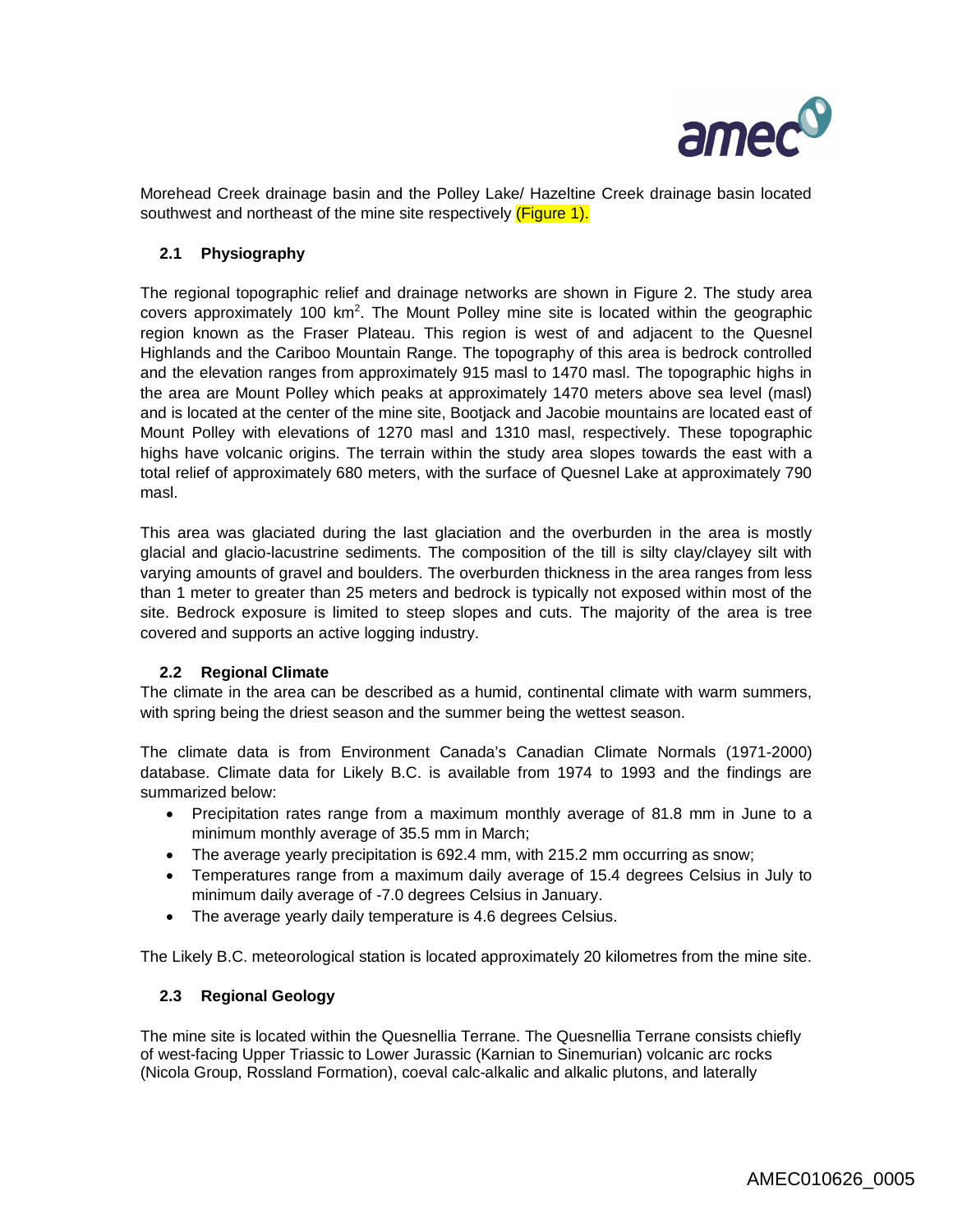

equivalent clastic sedimentary rocks (Mortimer, 1987; Monger, 1989; Andrew and others, 1990; Parrish and Monger, 1992).

The mine site is located within Quesnellia on the eastern margin of the lntermontane Belt. This part of Quesnellia consists of a sequence of volcanic units that dip east to northeast 5 kilometers west of the property, and dip predominantly to the west or southwest 4 kilometres east of the property (Bailey, 1987).

The volcanic rocks include flows, breccias and tuffs. Volumetrically the most important are augite-porphyritic basalt to trachybasalts that locally form pillowed units. Less common are purple and maroon polymictic volcanic breccias, and green crystal and lapilli tuffs. An analcitebearing flow and flow breccia are interpreted to be the youngest volcanic units in the area (Bailey, 1987).

# **3.0 PREVIOUS INVESTIGATIONS**

Drilling and well installations have been completed in multiple years beginning in 1981. Much of the information from these well investigations is lost other than some reference to their drilling and some flow measurements. A series of holes labelled R81-1 to R86-38 were drilled to depths ranging from 18 meters to 237 meters. Each of these boreholes has a reported groundwater yield from them ranging from 10 to 400 gallons per minute. There is no other information from these wells.

Another series of wells labelled MP89-107 to MP89-236 were drilled in the tailings area and in the Springer or Cariboo pit areas. All of these were 2 inch monitoring wells at one time but have since been destroyed. No drill logs or information from the monitoring wells is available.

In 1995, seven water wells were completed labelled 95-R1 to 95-R7. Two of these wells, 95-R4 and 95-R5 have been incorporated into the regular groundwater monitoring plan.

Fifteen new monitoring wells were installed in 1996, generally with a shallow and a deep installation at each site. Most of these wells have borehole logs and installation details in the database and most of them are in the current groundwater monitoring network.

In 2000 and 2011 several new installations were constructed in the tailings area.

All of these boreholes provide information on the general geology of the area, particularly overburden geology and they provide groundwater monitoring locations where wells have been retained.

Golder Associates produced a report on pit groundwater inflows and development of a pit lake. They predicted that at ultimate pit depth (820 masl), the groundwater inflows would be 1600 m<sup>3</sup>/day and that when the pit lake reaches spill elevation (1060 masl) the groundwater influx would be 100  $\text{m}^3$ /day.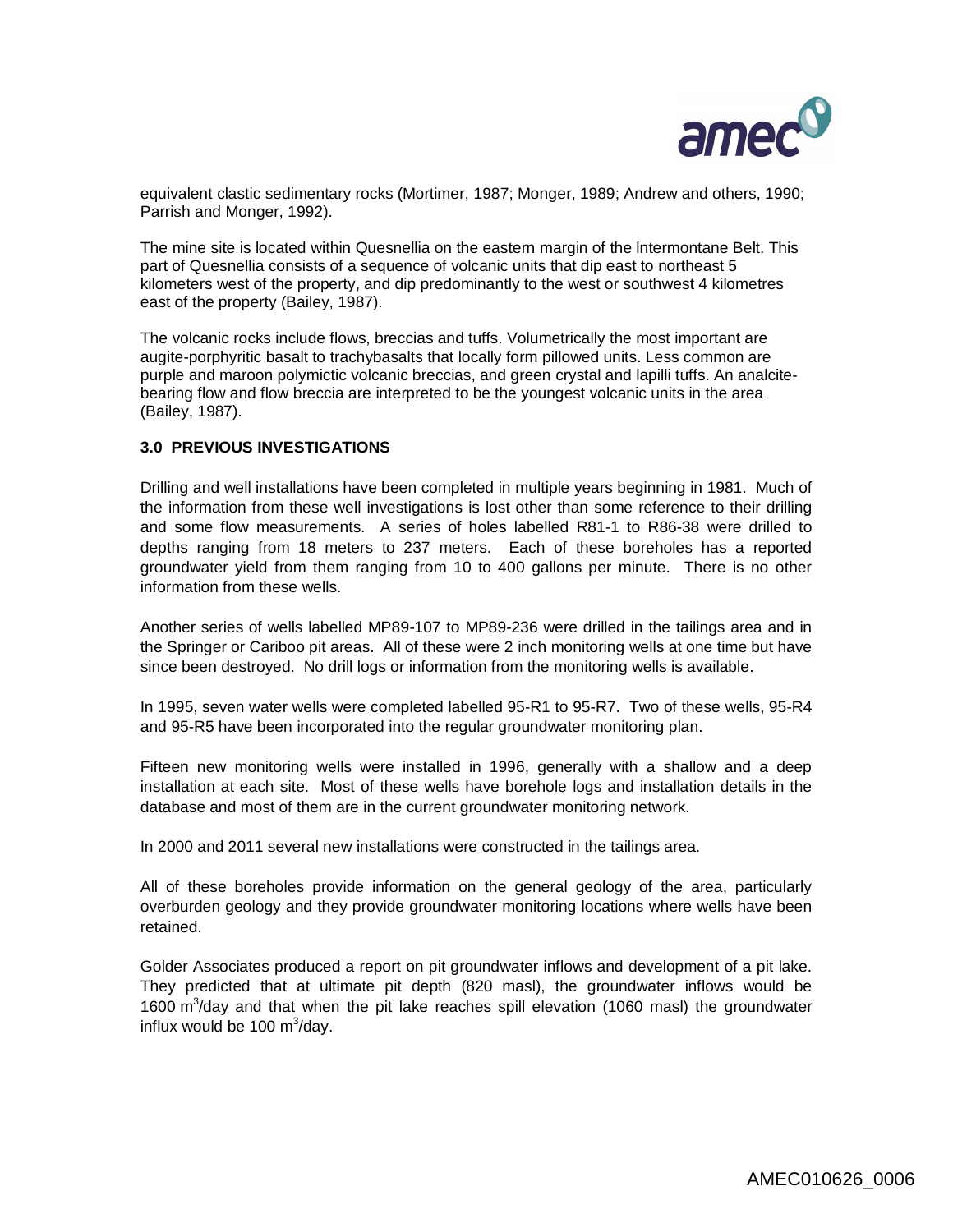

## **4.0 I DENTIFICATION OF DATA GAPS**

The available monitoring network from the previous investigations provides adequate coverage of the mine site. There are some installations that require modification or replacement as outlined below.

- 1. The monitoring well GW96-8a/8b was destroyed in the construction of a haul road. This monitoring well nest provided coverage for an area downgradient of the mill and required replacement. This well was replaced by Well #X.
- 2. Monitoring well 95-R-4 contained multiple screens at six different levels. This potentially connected separate aquifers. Interpretation of water quality results from these multiple screens was thus ambiguous. This well was grouted and replaced with Well #Y.
- 3. Monitoring well 95-R-5 also contained multiple screens creating the same potential to join multiple aquifers and mixing water quality. Two wells were installed on either side of this well to expand the monitoring network, wells Z1 and Z2. Water quality in 95-R-5 has shown a recent distinct increase in sulphate. This well will be retained in the monitoring network in the short term. Because of the multiple screens, this will eventually be replaced.
- 4. Groundwater level and quality monitoring in the tailings facility is well developed. Some water quality is starting to show a potential impact from mine operations. This will be monitored closely and expandedmonitoring in frequency or distribution is warranted.

In general, these existing installations have not been hydraulically tested through rising or falling head tests. This will be completed in a future field program. A copy of all available borehole logs is included in **Appendix I.** 

#### **5.0 FIELD PROGRAM METHODOLOGY**

The field program took place between November 14, 2012 and December 18, 2012 and involved borehole drilling, monitoring well installation, well development, and single well response tests.

#### **5.1 Monitoring Well Installation**

Monitoring wells were installed as pairs, with each pair having a shallow and deep monitoring well. Each well had its own borehole.

Drilling was completed with a Fraste Multidrill XL, air rotary, track mounted drill rig to advance a total of ten (10) boreholes at five locations. Rock chip samples were collected every 3.0 meters at each of the deep boreholes. These samples were submitted to the MPMC for analysis. At each location the shallow monitoring wells were installed at the first water bearing zone and the deep monitoring wells were installed at or around 100 mbgs.

Installation of PVC monitoring wells and the well development was completed by the drilling contractor, GeoTech Drilling Ltd., with AMEC providing guidance. The monitoring wells were constructed using 5 cm diameter PVC pipe risers and slotted screens. Screen lengths were 3.0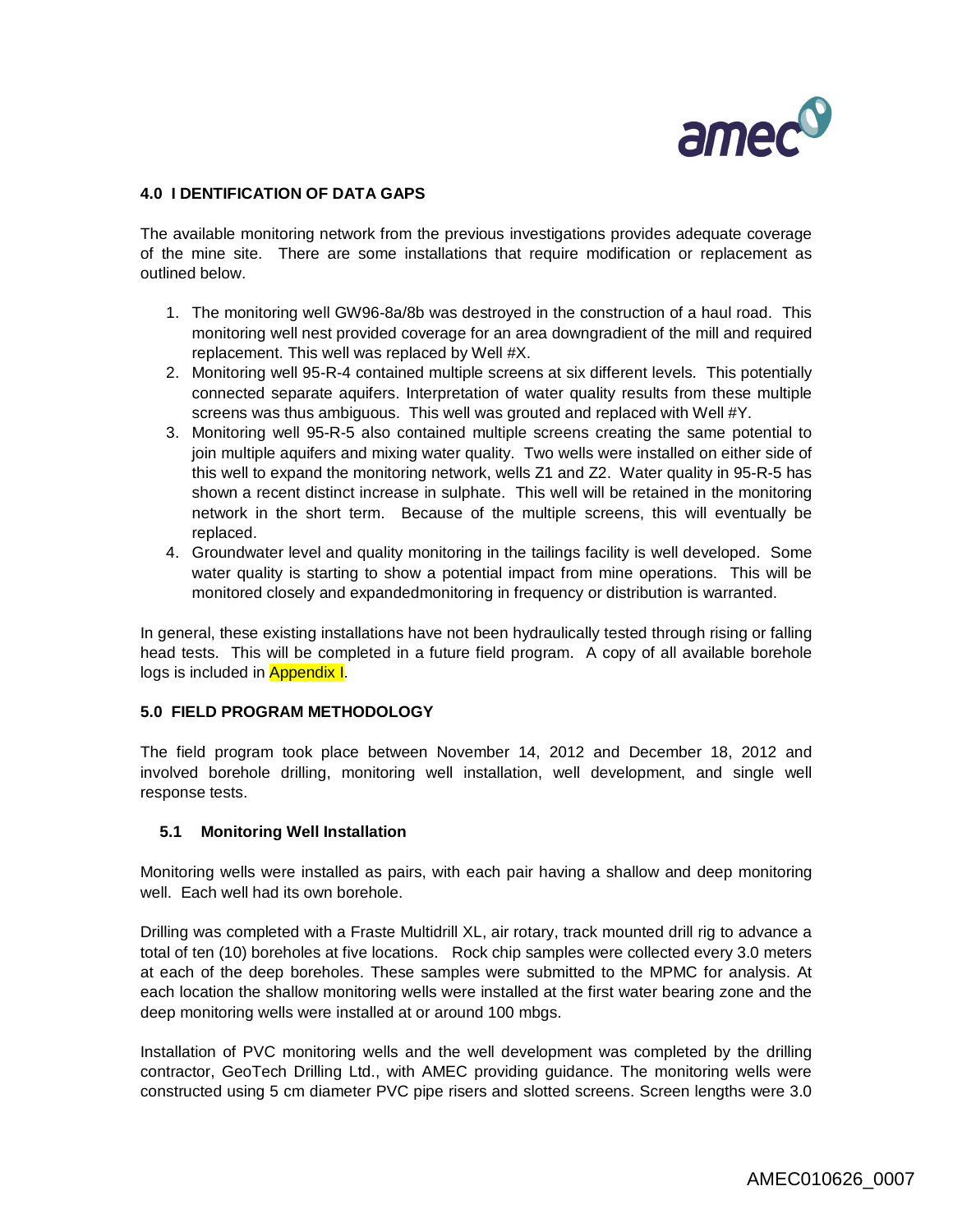

meters and 6.1 meters for the shallow and deep wells respectively. A sand pack was placed around the slotted screen and approximately 0.3 to 1.0 meter above the top of the screen. Bentonite pellets were placed above the sand pack to create a hydraulic seal. The remainder of the borehole was grouted to surface and completed with an above ground protective casing. Monitoring well details are summarized in Table 1.

| Monitoring Well | <b>Total Well</b> | Ground Surface   | Well Screen     | Screened       |
|-----------------|-------------------|------------------|-----------------|----------------|
| ID              | Depth (m)         | Elevation (masl) | Interval (masl) | Formation      |
| GW12-1A         | 99.6              | 991.6            | 892.0 - 899.2   | <b>Bedrock</b> |
| <b>GW12-1B</b>  | 24.4              | 991.4            | 967.0 - 970.7   | <b>Bedrock</b> |
| GW12-2A         | 100.6             | 1035.4           | $934.8 - 941.5$ | <b>Bedrock</b> |
| GW12-2B         | 30.2              | 1035.4           | 1005.2 - 1008.9 | <b>Bedrock</b> |
| GW12-3A         | 99.7              | 1039.1           | 939.4 - 946.4   | <b>Bedrock</b> |
| GW12-3B         | 16.1              | 1039.2           | 1023.1 - 1026.4 | <b>Bedrock</b> |
| GW12-4A         | 100.6             | 989.9            | $889.3 - 896.5$ | <b>Bedrock</b> |
| GW12-4B         | 36.3              | 990.1            | $953.8 - 957.3$ | <b>Bedrock</b> |
| GW12-5A         | 100.4             | 965.3            | $864.9 - 872.2$ | <b>Bedrock</b> |
| GW12-5B         | 12.7              | 966.2            | $953.5 - 957.6$ | Overburden     |

Table 1: Monitoring Well Installation Details

The completed monitoring wells were developed using air injection. Each monitoring well was developed by air lifting for at least 2 hours and/or until the purged water was clear and contained no sediments. Prior to well development, static water levels were taken and these are summarized in section 4.1.1.

## **5.2 Single Well Response Tests**

Upon completion of the air development, water levels were taken to record the recovery in each well (rising head test). The rising head test data was used to calculate hydraulic conductivities of subsurface materials.

## **6.0 RESULTS**

## **6.1 Hydrogeology and Conceptual Site Model**

Groundwater in the Mount Polley area is mainly confined in a bedrock aquifer where flow is largely controlled by the orientation and frequency of fractures, faults and unconformities caused by volcanic events.

Localized overburden aquifers occur in topographic low areas, particularly in the tailings area, as these areas were not scraped/eroded during the last period of glaciation, thus glacial deposits (basal till) has remained intact in these locations. In general these glacial deposits do not contain significant outwash sands and gravels which can typically occur in glacial-fluvial deposits. There are some sandy deposits in the tailings area.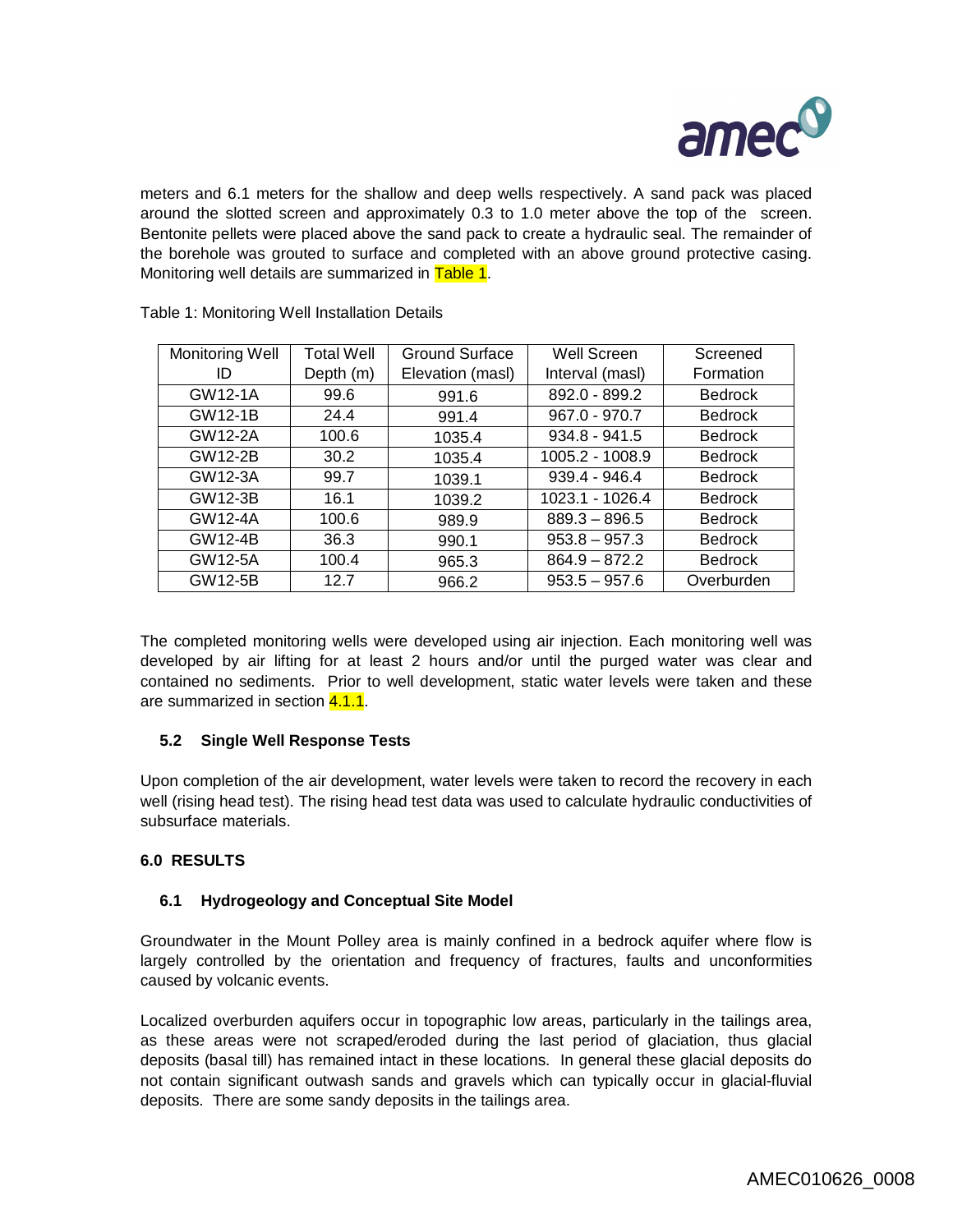

# **6.1.1 Groundwater Levels and Flow Directions**

Groundwater measurements were recorded at all new well locations upon well installation. The groundwater level ranges from an elevation of 957.57 mbgs to 1036.25 mbgs.

| Monitoring well ID | Measured<br>Groundwater<br>Depth (m) | Ground Surface<br>Elevation (m) | Groundwater<br>Level Elevation<br>(m) | Gradient |  |
|--------------------|--------------------------------------|---------------------------------|---------------------------------------|----------|--|
| GW12-1A            | 4.98                                 | 991.59                          | 986.61                                | Up       |  |
| GW12-1B            | 5.12                                 | 991.37                          | 986.25                                |          |  |
| GW12-2A            | 21.42                                | 1035.45                         | 1014.03                               | Down     |  |
| GW12-2B            | 21.39                                | 1035.45                         | 1014.06                               |          |  |
| GW12-3A            | 3.15                                 | 1039.06                         | 1035.91                               | Down     |  |
| GW12-3B            | 2.99                                 | 1039.24                         | 1036.25                               |          |  |
| GW12-4A            | 21.95                                | 989.87                          | 968.17                                | Down     |  |
| GW12-4B            | 12.81                                | 990.12                          | 977.06                                |          |  |
| GW12-5A            | 7.71                                 | 965.28                          | 957.57                                | Down     |  |
| GW12-5B            | 5.31                                 | 966.22                          | 960.91                                |          |  |

Table 2. A summary of the measured groundwater levels is presented in the following table:

The strongest hydraulic gradients are downward at sites GW12-4 and 5. These are both adjacent to Polley Lake. The other gradients are also down, with the exception of GW12-1, but all are very slight. The downwards gradients adjacent to Polley Lake indicate that groundwater is recharged in the high ground between Polley and Bootjack Lakes and discharges into the lakes. GW12-1 is located at the toe of the Mount Polley and is thus expected to be a groundwater discharge area as well.

Bootjack Lake is approximately 63 meters in elevation above Polley Lake and imprints a deep seated flow direction from Bootjack to Polley Lake. The shallower flow paths report to both Bootjack and Polley lakes. Figure 2 displays a cross section through the Mount Polley mine site that illustrates the conceptual groundwater flow paths.

**Figure** 3 presents a map of hydraulic heads derived from water level measurements in monitoring wells, local ponds and pits, and topography. The figure illustrates the general mound of groundwater in the high ground around the mine and the steep groundwater contours surrounding the pits. Figures 2 and 3 represent our conceptual model of groundwater flow directions and approximate head distributions.

## **6.1.2 Hydraulic Conductivity**

Single well response tests were performed on all new installations upon well completion. The well response test used was the rising head test and hydraulic conductivities were calculated based upon the results.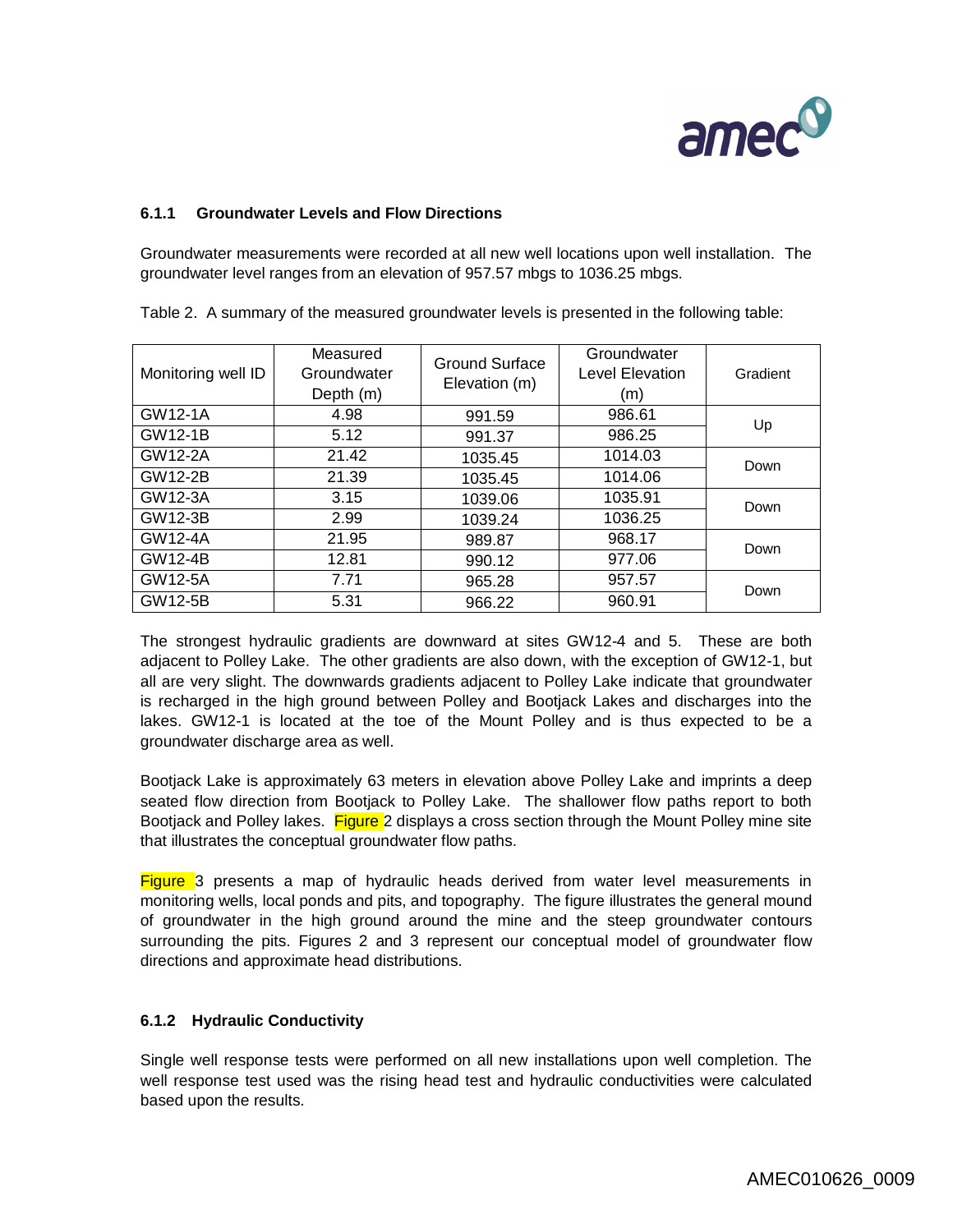

The Hvorslev mathematical solution was used to calculate the hydraulic conductivity. The solution assumes a homogeneous aquifer with infinite vertical extent. This solution is widely used and provides a straight-forward and well-documented approximation of hydraulic conductivity in the vicinity of the monitoring well screen. The results of the single well response tests are summarized in the following table.

| Monitoring<br>Well | <b>Screened Formation</b> | Ground Surface<br>Elevation (masl) | Well Screen<br>Interval (masl) | Hydraulic<br>Conductivity<br>(m/s) |
|--------------------|---------------------------|------------------------------------|--------------------------------|------------------------------------|
| GW12-1A            | <b>Bedrock</b>            | 991.59                             | 892.0 - 899.2                  | 2. $\times 10^{-9}$                |
| <b>GW12-1B</b>     | <b>Bedrock</b>            | 991.37                             | $967.0 - 970.7$                | $>10^{-4}$                         |
| GW12-2A            | <b>Bedrock</b>            | 1035.45                            | $934.8 - 941.5$                | 3. $\times 10^{-8}$                |
| <b>GW12-2B</b>     | <b>Bedrock</b>            | 1035.45                            | 1005.2 - 1008.9                | 2. $\times 10^{-7}$                |
| GW12-3A            | <b>Bedrock</b>            | 1039.06                            | $939.4 - 946.4$                | 2. $\times 10^{-7}$                |
| GW12-3B            | <b>Bedrock</b>            | 1039.24                            | 1023.1 - 1026.4                | 1. $\times$ 10 <sup>-5</sup>       |
| GW12-4A            | <b>Bedrock</b>            | 989.87                             | $889.3 - 896.5$                | 4. $\times 10^{-9}$                |
| GW12-4B            | <b>Bedrock</b>            | 990.12                             | $953.8 - 957.3$                | 2. $\times 10^{-5}$                |
| GW12-5A            | <b>Bedrock</b>            | 965.28                             | $864.9 - 872.2$                | $>10^{-4}$                         |
| GW12-5B            | Glacial Till              | 966.22                             | $953.5 - 957.6$                | 3. $\times 10^{-7}$                |

The hydraulic conductivities of all of the wells ranges from >10<sup>-4</sup> to 2. x 10<sup>-9</sup> m/s. The geometric mean hydraulic conductivity of the shallow wells is 4. x  $10^{-6}$  m/s and the geometric mean hydraulic conductivity of the deep wells is  $9.x10<sup>-8</sup>$  m/s. The deep bedrock well at GW12-5A is actually in the shallow bedrock interval and the shallow well is in overburden, a different hydrostratigraphic unit. If the shallow result at GW12-5B is excluded and the deep result is included in the shallow data set, the the ggeometric mean of the shallow bedrock is 7 x 10<sup>-6</sup> m/s and the deep bedrock geometric mean hydraulic conductivity is 1 x 10<sup>-8</sup> m/s. The difference in the hydraulic conductivity between the shallow and deep wells is nearly three orders of magnitude.

## **6.1.3 Groundwater Flow Velocities**

Using the approximate distribution of hydraulic heads, Figure 3 the shallow general hydraulic gradient toward both Polley and Bootjack Lake is approximately 0.14 m/m. Around the dewatered Springer and Cariboo pits, the local gradient is much higher and it appears that in the vicinity of the tailings pond the gradients are much lower.

Using the average hydraulic conductivity for shallow wells is 2.7 x 10<sup>-5</sup> m/s and an assumed porosity of 0.1, the average Darcy velocity is approximately 3 m/day.

# **6.1.4 Pit Groundwater Inflows**

The actual groundwater inflows to Springer and Cariboo pits can be determined from a detailed water balance, which is not in this scope of work; MPMC is preparing the water balance. Using the hydraulic head contours and estimates of bulk hydraulic conductivity, combined inflows to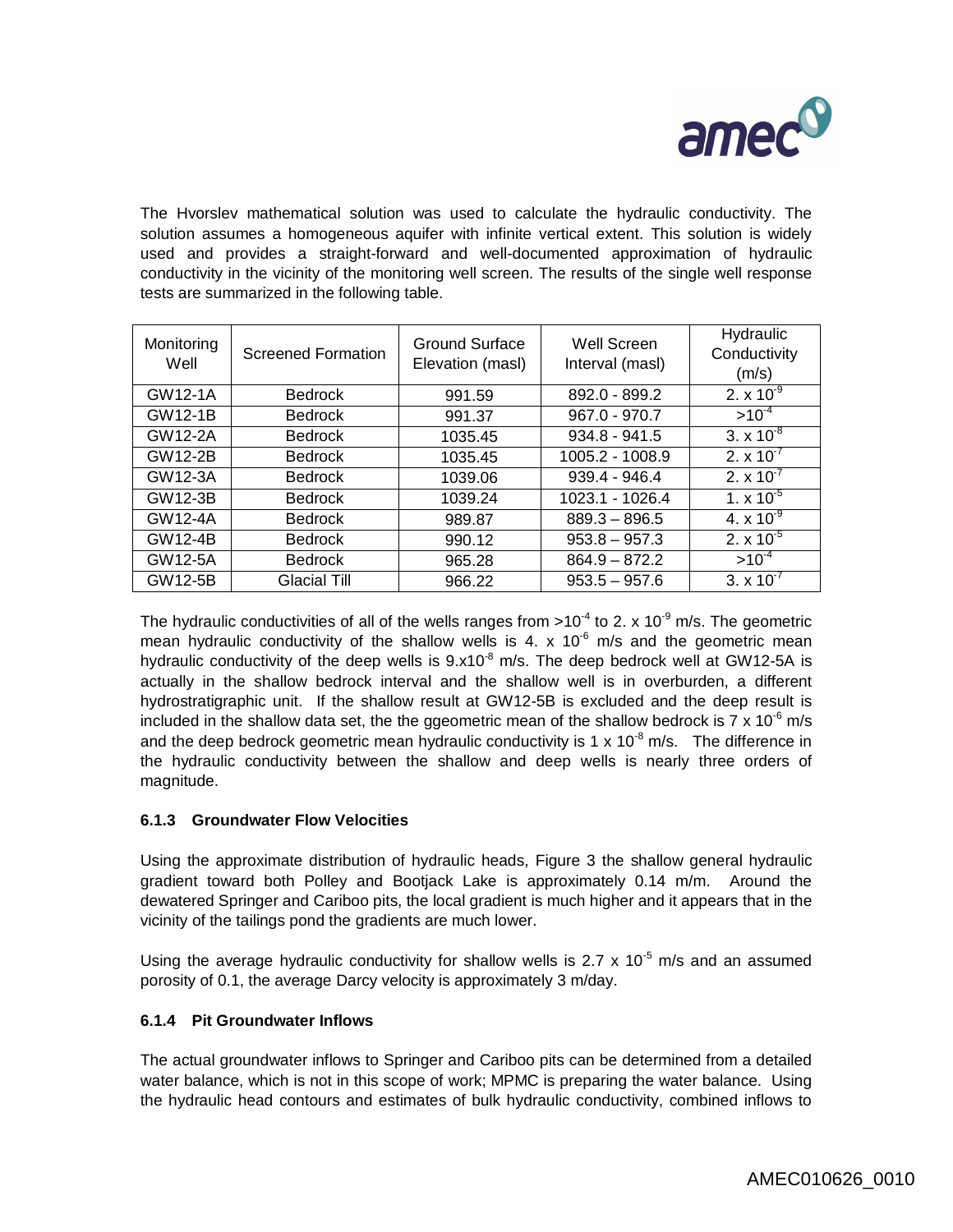

Springer and Cariboo pits may be as high as  $2800 \, \text{m}^3/\text{day}$ . This is likely a high estimate but within the range predicted by Golder Associates.

## **6.2 Groundwater Quality Trends**

Based on recent groundwater sampling programs, five wells appear to be showing evidence of influence by mine operations. Two are in the pit/waste rock area; 95-R4, 95-R5, and three are in the tailings facility area; GW96-2B, GW96-4B, and GW00-1B.

### **6.2.1 95-R4**

Monitoring well 95-R4 has shown elevated Sulphate and Selenium and decreased Molybdenum. There is a slight possibility of elevated copper. This well has multiple screens so the origin of this water quality is not known. This well was also significantly affected by the nearby sub-horizontal borehole that appeared to dramatically lower the water level in the well. Monitoring wells GW12-2A/B have replaced this well. Further monitoring should help to clarify these ambiguous results.

### **6.2.2 95-R5**

Monitoring well 95-R5 shows elevated concentrations of sulphate, cadmium, and possibly copper, as well as elevated hardness. There is also a slight decrease in molybdenum. This well also has multiple screens. Monitoring will continue on this well. Adjacent wells have been constructed, GW12-4A/B and GW12-5A/B, to expand coverage in this area.

Well 95-R5 is screened with four screens at 43ft, 164ft, 209ft, and 254ft. Discrete micro purge samples were collected at these four locations using a  $\Box$  pump. A total of  $\Box$  litres were purged from each sampling zone. The results of the sampling are not entirely conclusive; however the parameters with the greatest historic increases, sulphate and cadmium, were at the highest concentrations in the zone at 164 feet. This may suggest that this is the zone carrying the highest percentage of mine affected water.

#### **6.2.3 GW96-2B**

Monitoring well GW96-2B, located on the northeast limb of the tailings facility, is constructed from 31 to 35 meters depth in a water bearing sand. Sulphate in this well is just beginning to show signs of change; no other parameters are showing any clear trends.

#### **6.2.4 GW96-4B**

Monitoring well GW96-4B, located on the southwest limb of the tailings facility is showing a distinct trend of rising hardness, sulphate, and nitrate. This is a very shallow well, 3 to 7 meters, constructed in a sand lens.

### **6.2.5 GW00-11B**

This well is also on the southwest limb of the tailings facility and also shallow, 4 – 10 meters and constructed across a thin sand seam. This well shows several elevated parameters; hardness, sulphate, nitrate, cadmium, molybdenum, and selenium.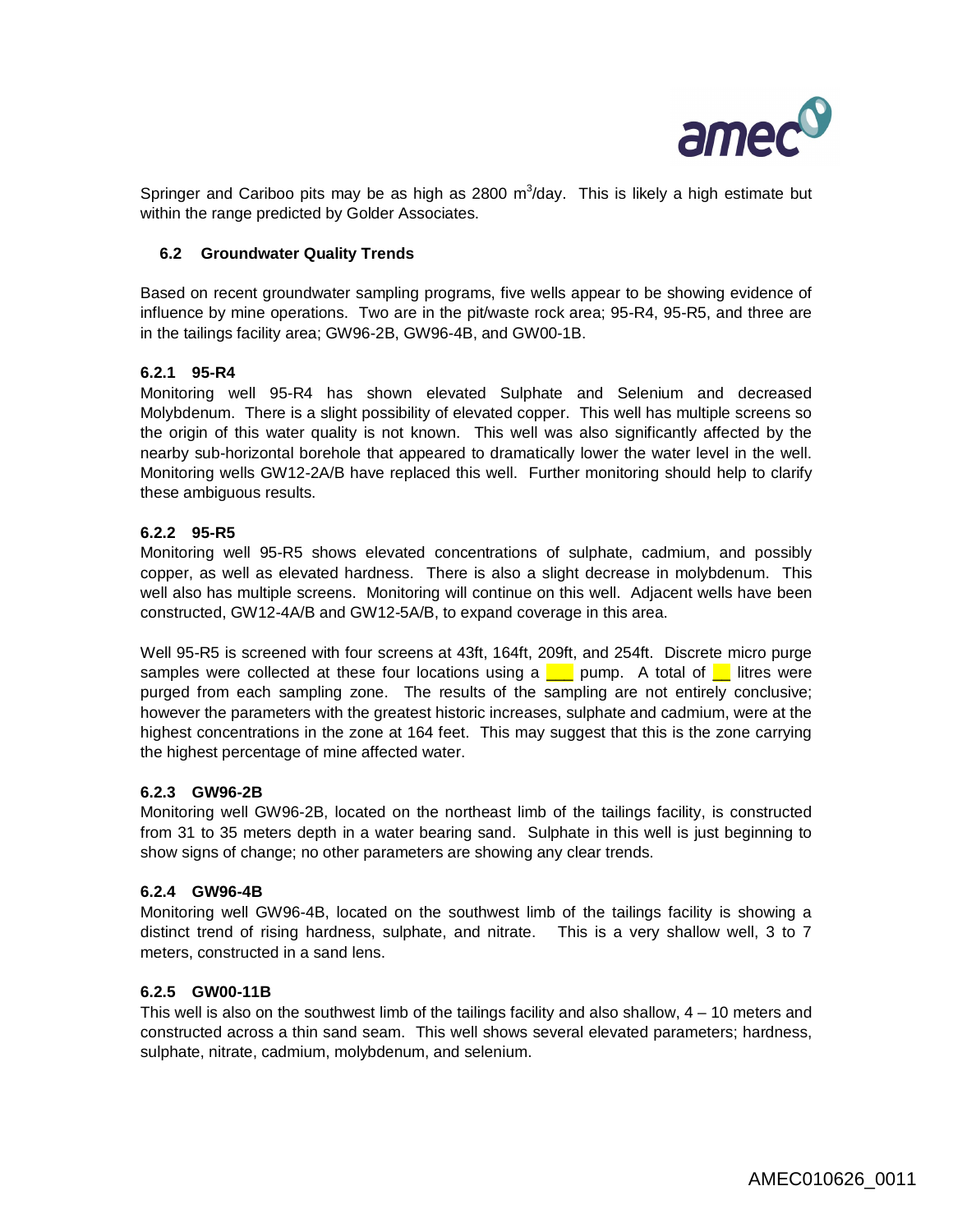

There are some common themes in this suite of results, sulphate is the commonly elevated parameter. Some wells also show elevated selenium, cadmium, or nitrate. Well GW00-11B includes all of them plus molybdenum.

The mechanisms for these changes are not fully known. A review of geochemistry data and analysis, which we understand is frequently updated with new kinetic data, will help explain some of these mechanisms. This is beyond the scope of this assignment.

## **7.0 GROUNDWATER QUALITY MONITORING PROTOCOL**

A groundwater monitoring protocol including sampling sites, frequency, and parameters has been proposed by MPMC. This proposal is appropriate for current conditions. Because there are initial indications of some mine affected water showing up in a couple of places, the monitoring program should remain adaptable to monitoring results. Additional monitoring sites may be required in future along with enhanced frequency.

### **8.0 SUMMARY**

Hydrogeological conditions at Mt. Polley are defined by boreholes and monitoring wells constructed across the site. This data set and interpretations are summarized below.

- 1. The area hydrostratigraphy consists of, from top down:
	- a. Generally thin but locally thick glacio-fluvial overburden
	- b. Weathered and/or fractured bedrock
	- c. Intact and competent bedrock
- 2. It is apparent that some permeable fractures can be present at depth.
- 3. Hydraulic heads are generally a subdued form of topography being high in the center of the mine area and lower at both lakes and lower south of the tailings pond.
- 4. Groundwater discharges to both Bootjack and Polley lakes.
- 5. Groundwater discharges southeast of the tailings pond.
- 6. Groundwater discharges to Springer and Cariboo pits.
- 7. Groundwater velocities are approximately 3 meters/year but with considerable variability.
- 8. Groundwater appears to have been impacted at a few sites in the tailings area and a couple of sites downgradient of mine facilities.
- 9. Monitoring is established across the mine site with appropriate frequencies and analytical protocols.

#### **9.0 CONCLUSIONS AND RECOMMENDATIONS**

MPMC has an established monitoring program with some data records extending back to 1995. Recent possible detections have resulted in an expansion and modification to the monitoring program. MPMC will need to continue to be adaptive to changes in water chemistry and devise mitigation measures where necessary. Some recommendations moving forward are: